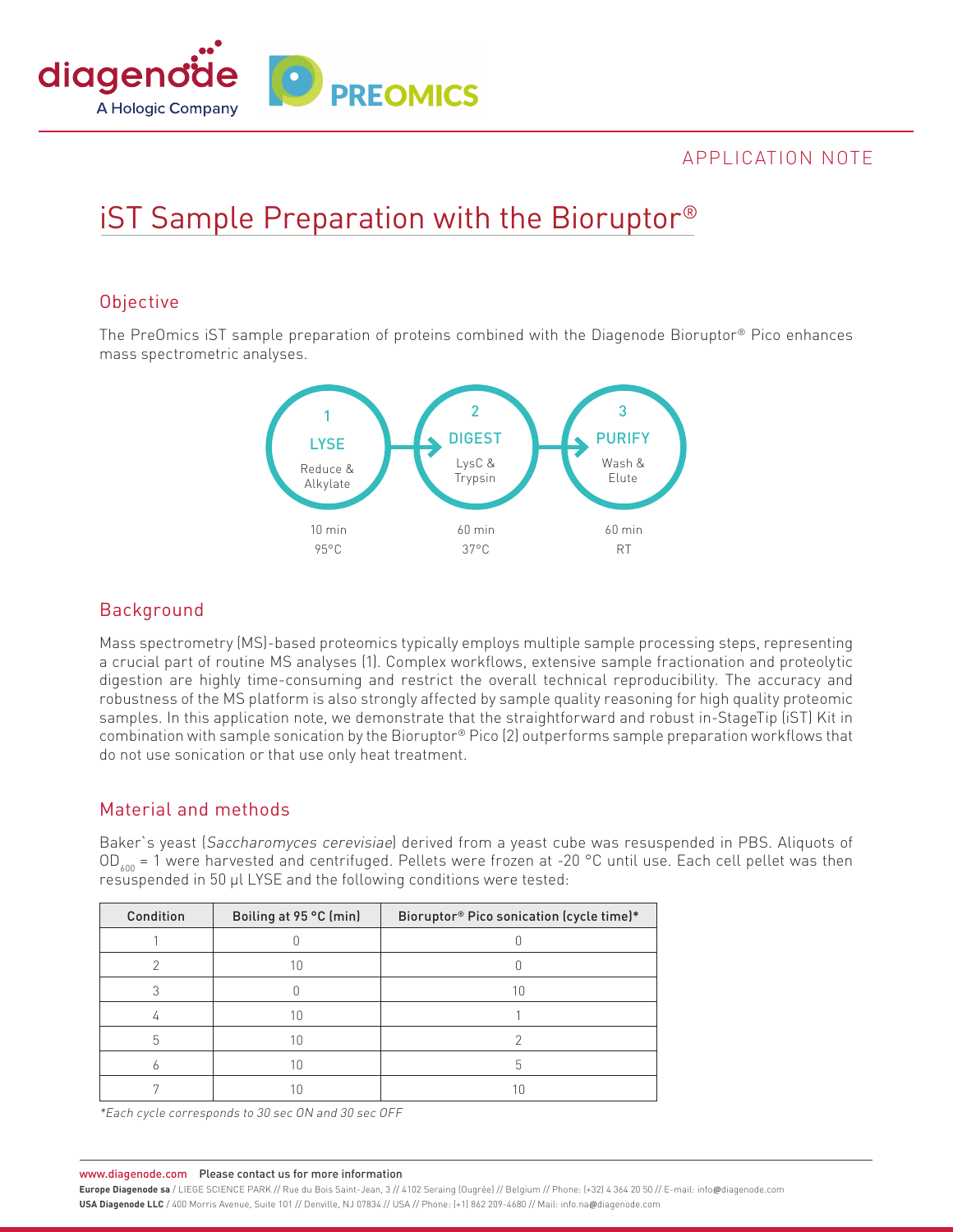

# APPLICATION NOTE

After the heat and/or sonication treatment, each sample was transferred to the CARTRIDGES, before continuing with the protocol according to the iST Sample Preparation Kit instructions. MS analysis was performed basically as described (1) on a QE Exactive mass spectrometer (Thermo Fisher Scientific). Data analysis was performed using the MaxQuant (2) and Perseus software tools (3). Biological triplicates were used throughout the experiment.

#### Results

We examined several parameters that indicate efficient reduction, alkylation and digestion of the protein samples, such as number of peptide and protein identifications or alkylation rates. When comparing the seven distinct experimental conditions, the number of peptide and protein identification correlated with the number of sonication cycles, increasing protein and peptide identifications by up to 22% and 72%, respectively:

| Condition      | #proteins | #peptides | Alkylation [%] | protein ID change<br>relative to condition 1 | peptide ID change<br>relative to condition 1 |
|----------------|-----------|-----------|----------------|----------------------------------------------|----------------------------------------------|
|                | 1721      | 4933      | 1.0            |                                              |                                              |
| $\overline{2}$ | 1671      | 4652      | 1.4            | $-3%$                                        | $-6\%$                                       |
| 3              | 1856      | 7007      | 7.4            | $+8%$                                        | $+42%$                                       |
| 4              | 1918      | 7446      | 7.5            | $+11%$                                       | $+51%$                                       |
| 5              | 1936      | 7584      | 7.6            | $+13%$                                       | $+54%$                                       |
| 6              | 1984      | 7867      | 8.2            | $+15%$                                       | $+59%$                                       |
|                | 2093      | 8476      | 7.9            | $+22%$                                       | $+72%$                                       |

Principle component analysis (PCA) revealed clear separation of the samples prepared with or without the Bioruptor (Figure 1A+B). Upon closer inspection, we found that many proteins were only identified when the yeast cells were lysed by heat and sonication (Figure 1C+D). Pathway enrichment analysis of GeneOntology annotation terms revealed a significant enrichment of terms such as "fungal cell type wall" (GOCC, enrichment factor >6.2, p<6.2E-06, Benjamini-Hochberg controlled false discovery rate), "cytoplasmic stress granules" (GOBP, EF>2.5, p<4.5E-06 BH-FDR) or "mitochondrion" (GOCC, EF>1.9, p<3.1E-06 BH-FDR) among the Bioruptorspecific identifications.



www.diagenode.com Please contact us for more information

Europe Diagenode sa / LIEGE SCIENCE PARK // Rue du Bois Saint-Jean, 3 // 4102 Seraing (Ougrée) // Belgium // Phone: [+32] 4 364 20 50 // E-mail: info@diagenode.com USA Diagenode LLC. / 400 Morris Avenue, Suite 101 // Denville, NJ 07834 // USA // Phone: (+1) 862 209-4680 // Mail: info.na@diagenode.com